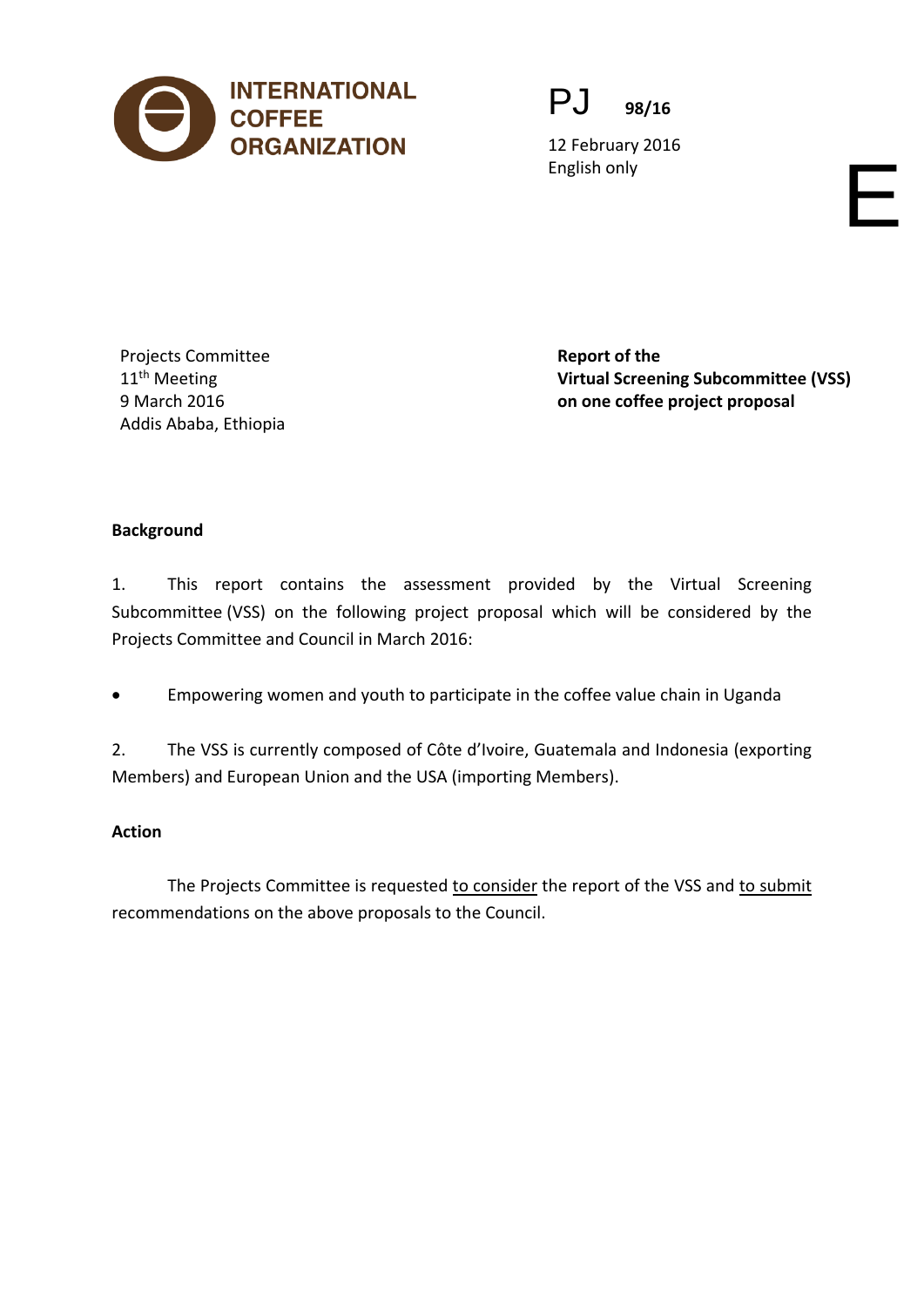## <span id="page-1-0"></span>**VSS ASSESSMENT ─ NEW PROPOSAL**

## **Empowering women and youth to participate in the coffee value chain in Uganda**

Proposal submitted by Uganda

 $\overline{a}$ 

|   | Main criteria <sup>1</sup>                                                                       |         | <b>Notations</b><br>by Member | <b>Comments</b><br>(if any)                                                                                                                                                                                                                  | <b>Score</b><br><b>Member 1</b> | <b>Score</b><br><b>Member 2</b> |
|---|--------------------------------------------------------------------------------------------------|---------|-------------------------------|----------------------------------------------------------------------------------------------------------------------------------------------------------------------------------------------------------------------------------------------|---------------------------------|---------------------------------|
| 1 | Is the country an ICO Member?                                                                    | Yes/No  |                               | Yes                                                                                                                                                                                                                                          |                                 |                                 |
| 2 | Is the country up-to-date with the ICO Budget contributions?                                     | Yes/No  |                               | Yes                                                                                                                                                                                                                                          |                                 |                                 |
| 3 | Has the proponent suggested or identified any sources of<br>funding, including a contact person? | Yes/No  |                               | <b>Member 1: Yes. There is a co-financing</b><br>component by Heritage Coffee Company Ltd., but<br>there is no contact person<br><b>Member 2: Yes</b>                                                                                        |                                 |                                 |
| 4 | To what extent is the project contributing to poverty<br>alleviation in rural communities?       | $0 - 8$ |                               | <b>Member 1:</b> The beneficiaries of the project are<br>women and young people who normally suffer<br>poverty harder.<br><b>Member 2: Note that income will be largely</b><br>seasonal, though community storage &<br>warehousing will help | 8                               |                                 |
| 5 | Will this project develop capacity-building in the local<br>community?                           | $0 - 5$ |                               | <b>Member 1: Technical capacity building is the</b><br>main component of the project and the<br>beneficiaries are women and young people from<br>communities                                                                                 | 5                               |                                 |

<sup>1</sup> *See 'Development Strategy for coffee' – Document [ICC-105-16 Rev. 1](http://dev.ico.org/documents/cy2013-14/icc-105-16-r1e-strategy.pdf) as well as document [PJ-75/14](http://dev.ico.org/documents/cy2013-14/pj-75e-guidelines-submission-projects.pdf) that includes new criteria of the Common Fund for Commodities.*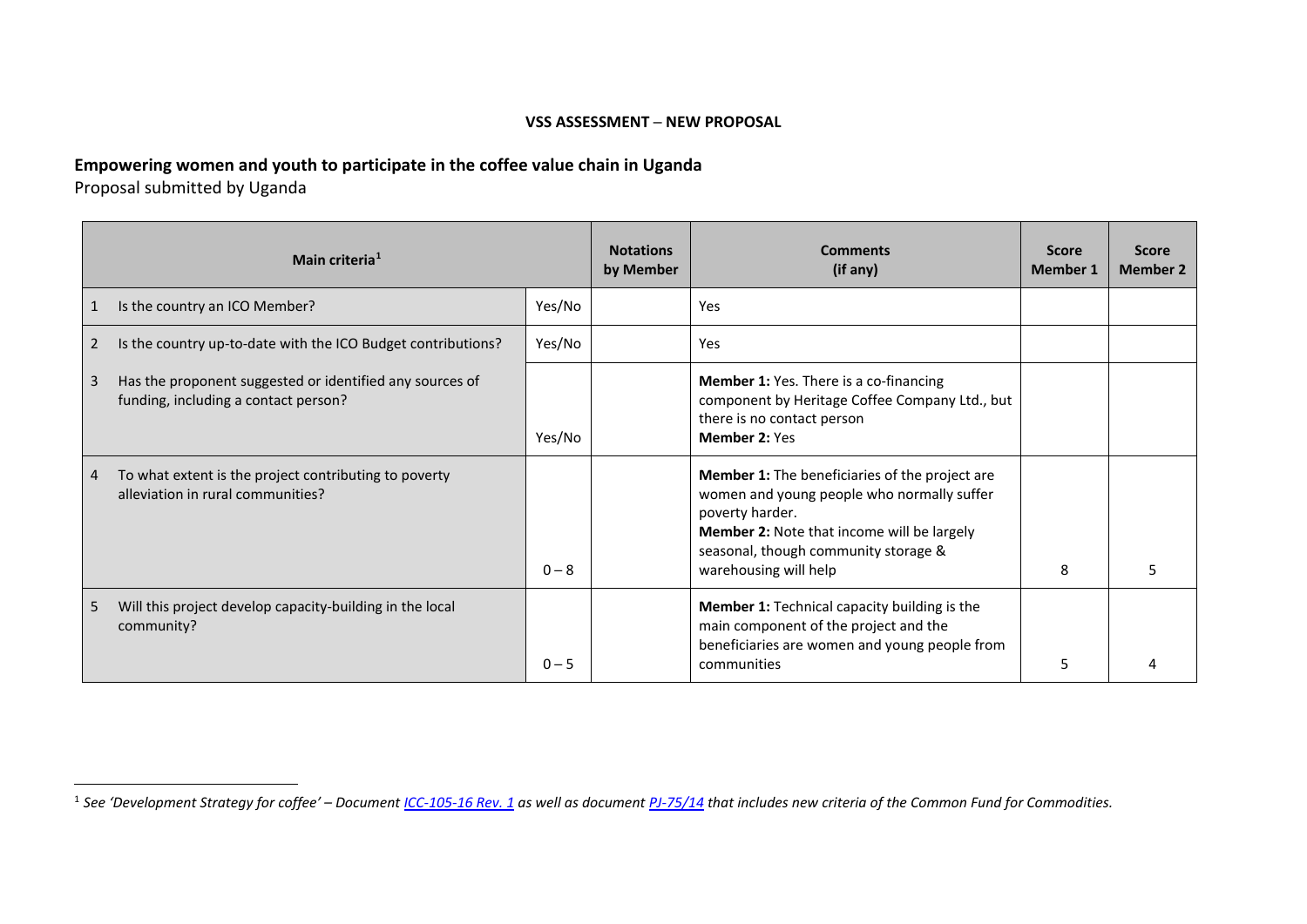|    | Main criteria <sup>1</sup>                                                                                                                      |         | <b>Notations</b><br>by Member | <b>Comments</b><br>(if any)                                                                                                                                                                                                                                                                                                                                                                                                                                                                                                                                                                                                                                                                                                                                                                                                                                                                                                                                                                                            | <b>Score</b><br><b>Member 1</b> | <b>Score</b><br><b>Member 2</b> |
|----|-------------------------------------------------------------------------------------------------------------------------------------------------|---------|-------------------------------|------------------------------------------------------------------------------------------------------------------------------------------------------------------------------------------------------------------------------------------------------------------------------------------------------------------------------------------------------------------------------------------------------------------------------------------------------------------------------------------------------------------------------------------------------------------------------------------------------------------------------------------------------------------------------------------------------------------------------------------------------------------------------------------------------------------------------------------------------------------------------------------------------------------------------------------------------------------------------------------------------------------------|---------------------------------|---------------------------------|
| 6  | To what extent is the project likely to have long-term impact<br>for project beneficiaries beyond its duration?                                 | $0 - 9$ |                               | Member 1: As capacity building is the main<br>component, it is expected to have a long-term<br>impact for the beneficiaries.<br>Member 2: It will depend on uptake of practices,<br>tenure security for women & youth, and effect of<br>practices on bean quality                                                                                                                                                                                                                                                                                                                                                                                                                                                                                                                                                                                                                                                                                                                                                      | 9                               | $5 - 6$                         |
| 7. | How well does the project promote equal opportunities for<br>men and women (including youth) to participate in and benefit<br>from the project? | $0 - 9$ |                               | Member 1: Women organisations and young<br>people would be the beneficiaries of the project.<br>The project is specifically focused on these<br>groups<br>Member 2: The project needs to assess and<br>address women's control over income to ensure<br>that women have a strong say in directing their<br>coffee earnings and income in general within the<br>household. Approaches to consider could include<br>accounts belonging to women and youth within<br>producer groups, building women's negotiation<br>skills, promoting joint decision-making in<br>households with women and men.<br>Also, it is not clear what is being proposed for<br>youth involvement in the project. There are<br>several promising suggestions for roles/openings<br>in the coffee value chain. The proposed<br>indicators do not adequately capture youth<br>involvement. Disaggregating by both sex and age<br>to measure youths' and women's participation in<br>and benefit from projects activities should be<br>considered. | 9                               | 9                               |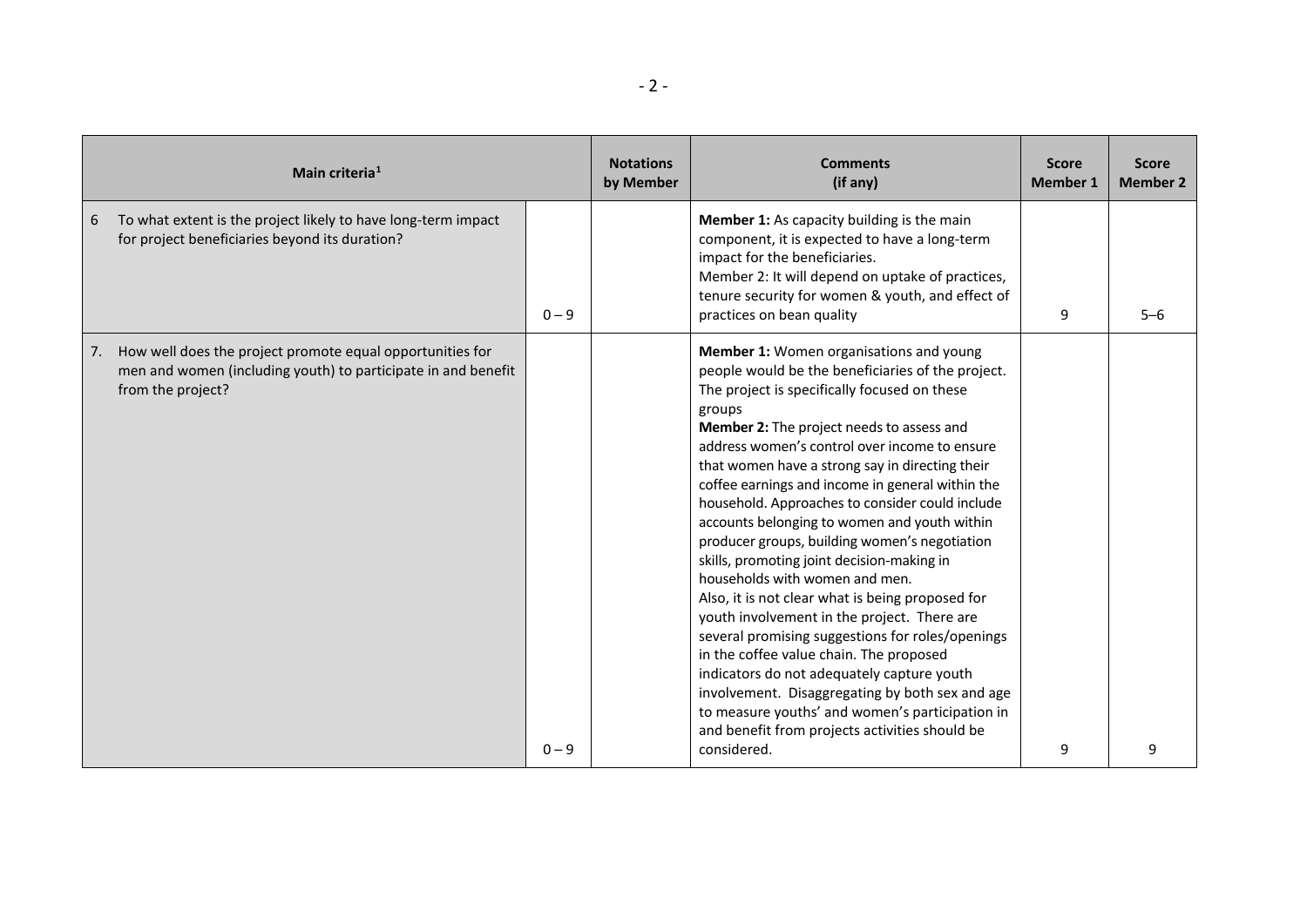| Main criteria <sup>1</sup> |                                                                                                                                                | <b>Notations</b><br>by Member | <b>Comments</b><br>(if any) | <b>Score</b><br><b>Member 1</b>                                                                                                                                                                                                                                                                                                                                                                                                                                                                                                                                                                                         | <b>Score</b><br><b>Member 2</b> |   |
|----------------------------|------------------------------------------------------------------------------------------------------------------------------------------------|-------------------------------|-----------------------------|-------------------------------------------------------------------------------------------------------------------------------------------------------------------------------------------------------------------------------------------------------------------------------------------------------------------------------------------------------------------------------------------------------------------------------------------------------------------------------------------------------------------------------------------------------------------------------------------------------------------------|---------------------------------|---|
| 8.                         | Will the project activities create synergies with other initiatives<br>in the countries?                                                       | $0 - 4$                       |                             | Member 1: It is not clearly presented in the<br>project. It should be clarified. However, the<br>proponent Is a company already running a chain<br>of specialty coffee houses in Uganda and there<br>are already arrangements with women coffee<br>farmer group<br>Member 2: The project does well to focus on<br>working with existing groups and arrangements<br>and pursuing concrete opportunities for<br>increased incomes such as certification.<br>However, It is not clear from the proposal what<br>the existing arrangements with women coffee<br>farmer groups that they plan to consolidate &<br>expand are | $\overline{2}$                  | 3 |
| 9.                         | How well does the project promote a sustainable coffee<br>sector?                                                                              | $0 - 8$                       |                             | Member 1: It is not clearly presented in the<br>project document. It could be expected a better<br>socially and economically sustainable coffee<br>sector, with the inclusion of women and youth,<br>but there is no mention of environment.                                                                                                                                                                                                                                                                                                                                                                            | 5                               |   |
|                            | 10. Are the project activities environmentally friendly?                                                                                       | $0 - 5$                       |                             | <b>Member 1:</b> This aspect is not mentioned in the<br>document                                                                                                                                                                                                                                                                                                                                                                                                                                                                                                                                                        |                                 |   |
|                            | 11. Has the proponent already secured co-financing?                                                                                            | $0 - 6$                       |                             | Member 1: The proponent would co-finance the<br>project                                                                                                                                                                                                                                                                                                                                                                                                                                                                                                                                                                 | 6                               |   |
|                            | 12. How well does the project leverage additional resources<br>through private sector, civil society, government or academic<br>participation? | $0 - 9$                       |                             | Member 1: The proponent would co-finance 80%<br>of the budget                                                                                                                                                                                                                                                                                                                                                                                                                                                                                                                                                           | 9                               |   |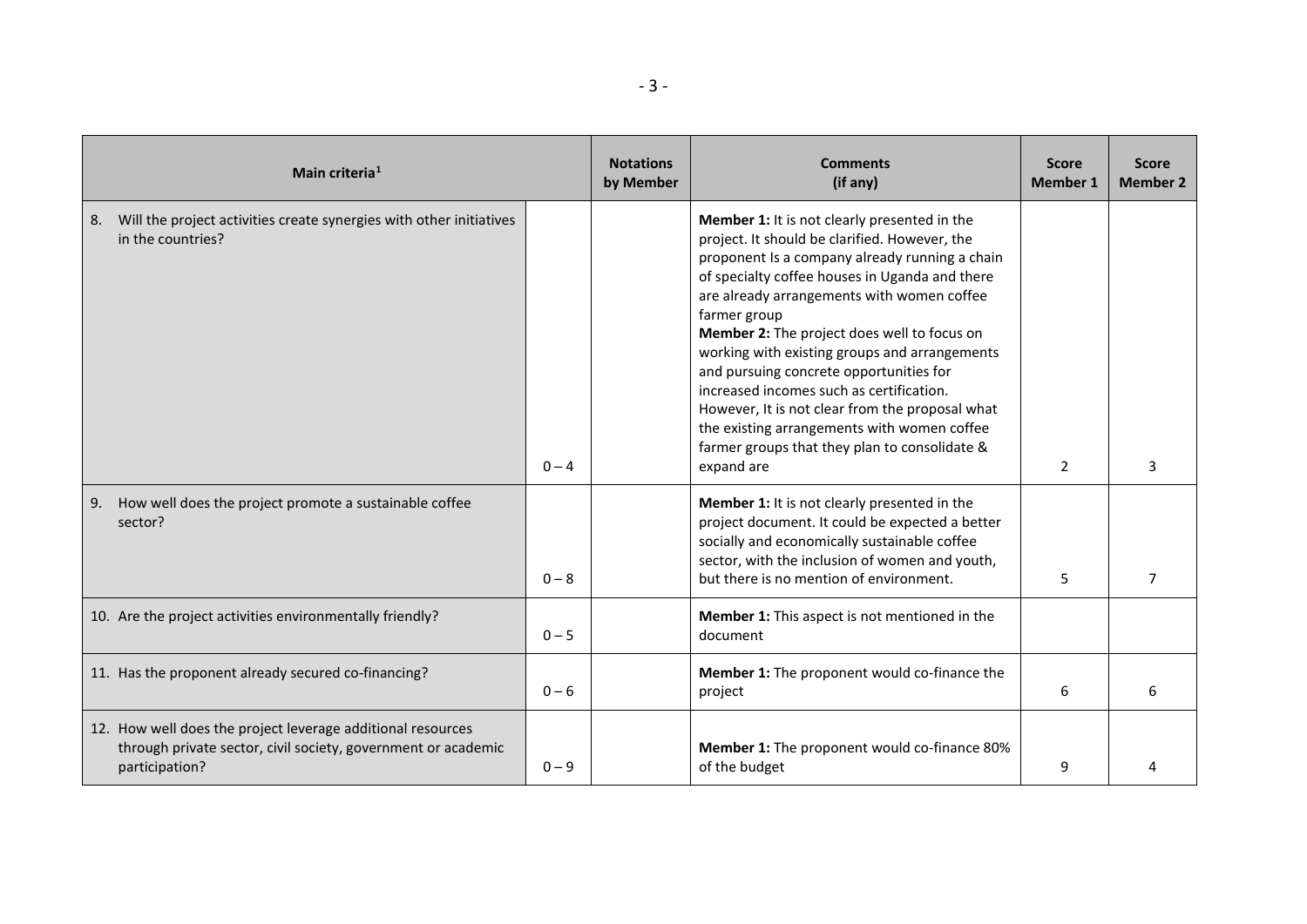| Main criteria <sup>1</sup>                                                                                                                        |         | <b>Notations</b><br>by Member | <b>Comments</b><br>(if any)                                                                                                                                                      | <b>Score</b><br><b>Member 1</b> | <b>Score</b><br><b>Member 2</b> |
|---------------------------------------------------------------------------------------------------------------------------------------------------|---------|-------------------------------|----------------------------------------------------------------------------------------------------------------------------------------------------------------------------------|---------------------------------|---------------------------------|
| 13. Is the project economically and commercially viable?                                                                                          | $0 - 4$ |                               | Member 1: The project will improve their<br>economic and commercial situation, because it<br>would expand the commercial relation between<br>the proponent and the beneficiaries | 3                               |                                 |
| 14. Will the project generate sustainable financial profits?                                                                                      | $0 - 5$ |                               | Member 1: The proponent would take an<br>advantage on a better quality coffee produced by<br>the beneficiaries                                                                   | 5.                              |                                 |
| 15. In case of financing through repayable loans, can the project<br>generate enough profit to reimburse these loans?                             | $0 - 6$ | N/A                           | Member 1: There are no provisions of future<br>revenues but it would generate profit for the<br>proponent                                                                        | 2                               | <sup>0</sup>                    |
| 16. Does the proponent/beneficiary institution have financial<br>records?                                                                         | $0 - 2$ |                               | Member 1: I have not seen them, but if it is a<br>private company (Ltd) there might be financial<br>records                                                                      | 1                               |                                 |
| 17. Is the project consistent with the country national<br>strategies/priorities?                                                                 | $0 - 4$ |                               |                                                                                                                                                                                  | 4                               |                                 |
| 18. Are the project aims and purposes consistent with the 2007<br>Agreement and ICC-105-16 Rev. 1?                                                | $0 - 3$ |                               | Member 1: Uganda is an ICO Member and the<br>project is consistent with the ICO strategy<br>ICC-15-16 Rev. 1                                                                     | 3                               |                                 |
| 19. Are the intended beneficiaries of the project consistent with<br>the type of beneficiaries described in paragraph 30 of<br>ICC-105-16 Rev. 1? | $0 - 3$ |                               |                                                                                                                                                                                  | 3                               |                                 |